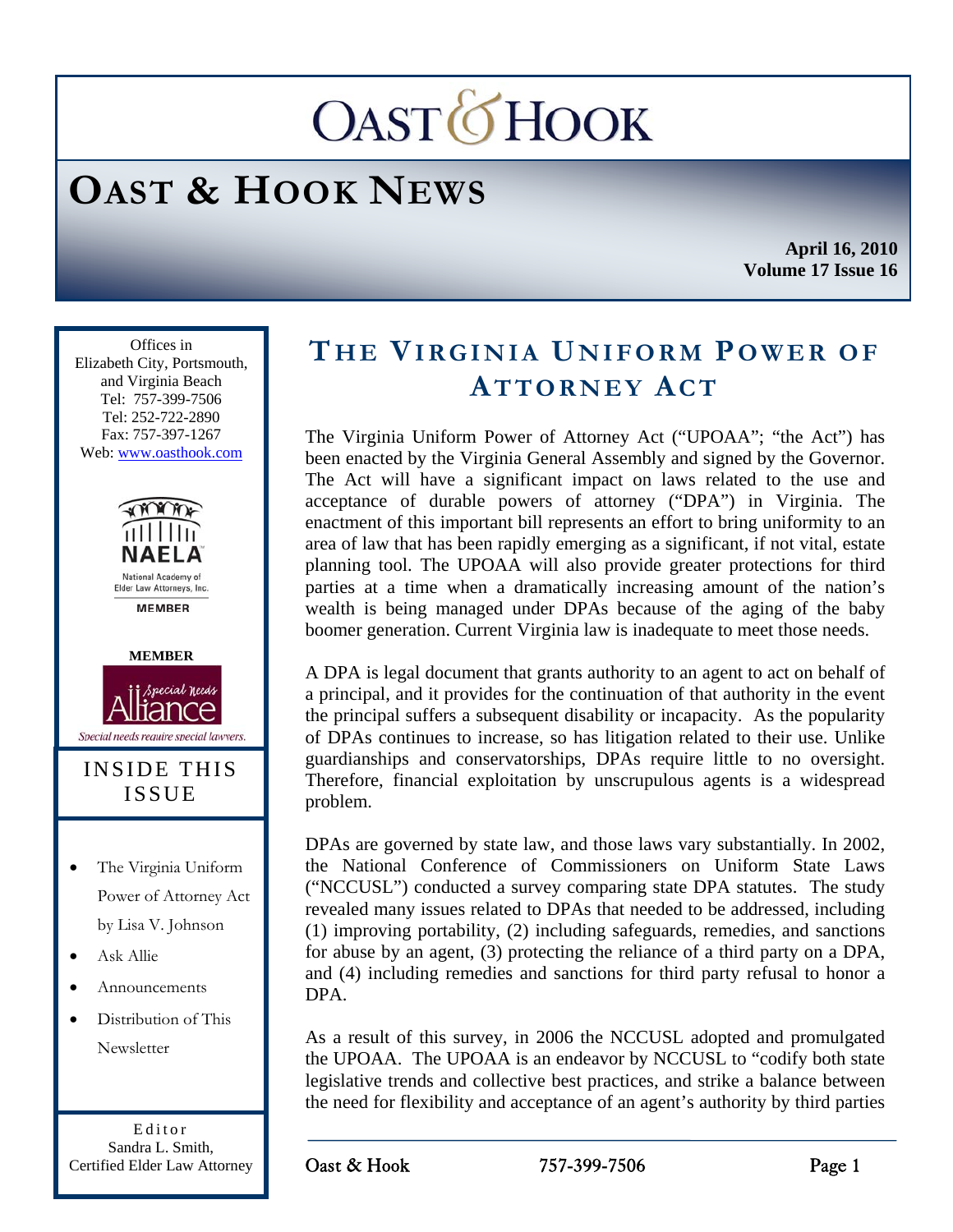### OAST & HOOK NEWS APRIL 16, 2010

and the need to prevent and redress financial abuse." The UPOAA seeks to preserve DPAs as a lowcost, flexible, and private form of surrogate decision making while at the same time attempting to prevent and redress financial abuse of incapacitated individuals. The UPOAA is basically a set of default rules that preserve a principal's freedom to choose both the extent of the agent's authority and also the rules that govern the agent's conduct.

While the UPOAA substantially clarifies Virginia law related to DPAs, it also makes several key changes to the law. A few of those changes are the following:

- All powers of attorney are presumed durable unless stated otherwise in the document.
- The UPOAA provides protections for third parties who in good faith accept a purportedly acknowledged power of attorney. To promote the acceptance of powers of attorney, the UPOAA places the risk that a power of attorney is invalid upon the principal rather than the third party; however, the risk of loss for a forged DPA rests with the third party who accepted it rather than the purported principal.
- The UPOAA rejects an imputed knowledge standard for those individuals who conduct activities through employees; however, third parties must use commercially reasonable systems to disseminate information among employees in order to receive protections under the UPOAA.
- The UPOAA provides sanctions against third parties for their unreasonable refusals of DPAs.
- The UPOAA identifies certain powers (e.g., gifting, changing designations of beneficiary) that must be specifically granted.

Since its inception in 2006, the UPOAA has been enacted in Idaho, New Mexico, Colorado, Maine, Nevada, and the U.S. Virgin Islands. Maryland and Minnesota, along with Virginia, introduced bills in their legislatures in 2010. Additionally, bar associations in Alabama, Massachusetts, and Ohio are currently studying the UPOAA.

For more information on the UPOAA, visit **www.nccusl.com**.

The attorneys at Oast & Hook can assist clients with their estate, financial, insurance, long-term care, veterans' benefits and special needs planning issues.

#### **Ask Allie**

O&H: Allie, we've heard about Bailey, a special therapy dog. Please tell us about him.

Allie: Sure! Bailey is a Golden Retriever who lives with local resident Nancy Head. Bailey is a therapy dog whose latest assignment is helping inmates at the Peninsula Regional Jail in James City County. Bailey's sessions last for three hours, and give the inmates an opportunity to groom and play with the certified therapy dog. Her sessions serve as a stress reliever for those serving time in the jail. About 16 inmates are in the dog therapy program, and the inmates who attend the therapy sessions are part of the jail's therapeutic community, which is a support group for inmates with drug addictions.